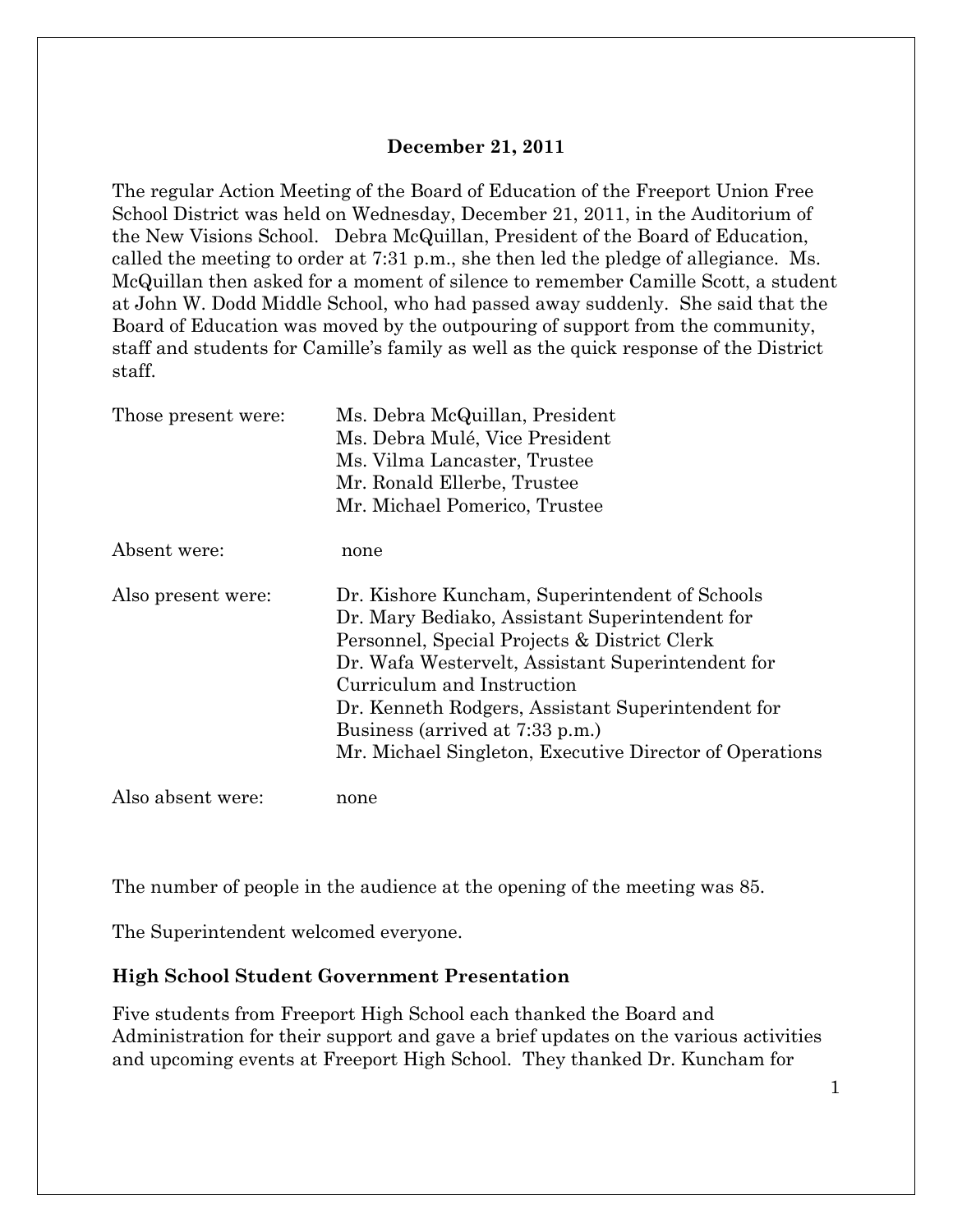meeting with them recently and wished everyone a healthy and happy Holiday Season. The presenters were Brittany Spell, Stephanie Morales, Nora Melendez, Elizabeth Mulé and Bianca Molina.

Dr. Kuncham thanked the students and said that we are all very proud of the work they do.

Dr. Kuncham recognized the following individuals:

- Stephanie Morales, Commander Officer for the Freeport High School JROTC program which is a wonderful program for students.
- Kathy Beatty from our Public Relations firm had great media coverage of third grader, Emilo Pereira, at Leo F. Giblyn School's surprise reunion with his brother, U. S. Marine, Arturo Velaquez. The heartwarming event was covered by ABC, NBC, FOX, CBS, and News 12, FIOS as well as Newsday. Freeport had great coverage of a wonderful event.

He then called upon the Principal of New Visions, Ms. Renee Crump, to introduce the children of New Visions School with an excerpt from the Winter Festival of the Arts titled "Flakes" under the direction of teachers Ms. Ruth Breidenbach and Marie Codispoti. The musical presentation was wonderful and enjoyed by all.

## **Unsung Heroes Recognition**

Ms. Crump informed everyone that New Visions was recognizing a retired teacher, Virginia (Gina) Hart (and Freeport High School graduate). Ms. Hart was a District employee for many years and retired from Archer Street School. She now volunteers three days every week in a kindergarten class at New Visions School!! Ms. Bonnie Murphy accepted the pin, presented by the President of the School Board as Ms. Hart was unable to attend. Ms. Murphy thanked the Board and Central Administration for this program that recognizes unsung heroes here in our District.

Dr. Kuncham then made the following announcements:

- New York State has approved the design for the synthetic turf field and the FHS Cafeteria HVAC plans
- A spill occurred during a delivery of fuel at Caroline G. Atkinson. The District acted immediately and all precautions were taken. Thank you to Mr. James Robinson, Director of Facilities for his due diligence in handling the spill.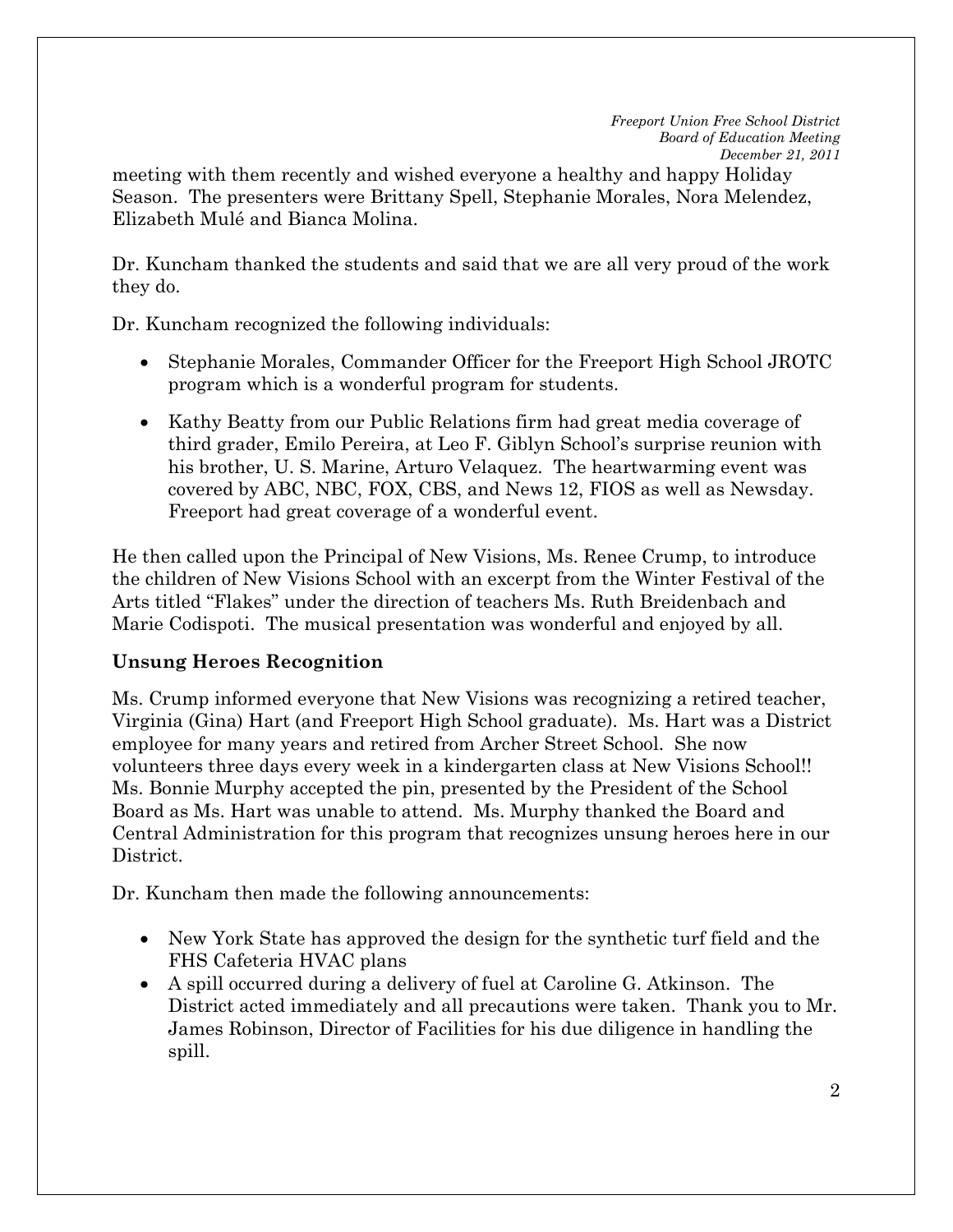- The PBA under the direction of Patrick Franzone sponsored a toy drive. All Freeport Schools participated and was a wonderful success. Thank you to all for supporting Freeport Families. Council Woman, Angie Cullen visited Leo F. Giblyn School and was very impressed by the support of the Giblyn students.
- The Head to Toe program, Packed to Empower, a project founded by FHS Senior, Brea Baker was a wonderful success and will support young women all over the world. This program also attracted positive publicity for our schools and highlighted our student's positive impact. Congratulations to Brea for a wonderful program.
- Beginning in January 2012 we will have more detailed budget discussions and information regarding the impact of the tax cap and declining state aid.
- A new study says that NY City and its suburbs (of which Long Island is the main one) supply 72% of the school tax money and receive back only 58%. The rest of New York State supplies 28% of the money and receives back 42% of the tax money they send to Albany.
- New York State Commissioner of Education, John King and Deputy Commissioner, Kenneth Slentz, have invited the Superintendent to join them at the United States Department of Education's first Race to the Top convention.

# **Questions from the Public**

The public was given the opportunity to address the Board of Education. Each speaker was allowed to address the Board for four minutes on the Agenda only. The Board and administration addressed the comments from the public.

## **Items for Action**

On a motion by Ms. Mulé and a second by Mr. Ellerbe the following items were approved on a Consent Agenda. The vote was unanimous: Ellerbe, McQuillan, Mulé and Pomerico.

## **Acceptance of the Minutes**

**BE IT RESOLVED** that the Board of Education of the Freeport Union Free School District hereby accepts the minutes of the following meetings as written:

November 16, 2011, December 7, 2011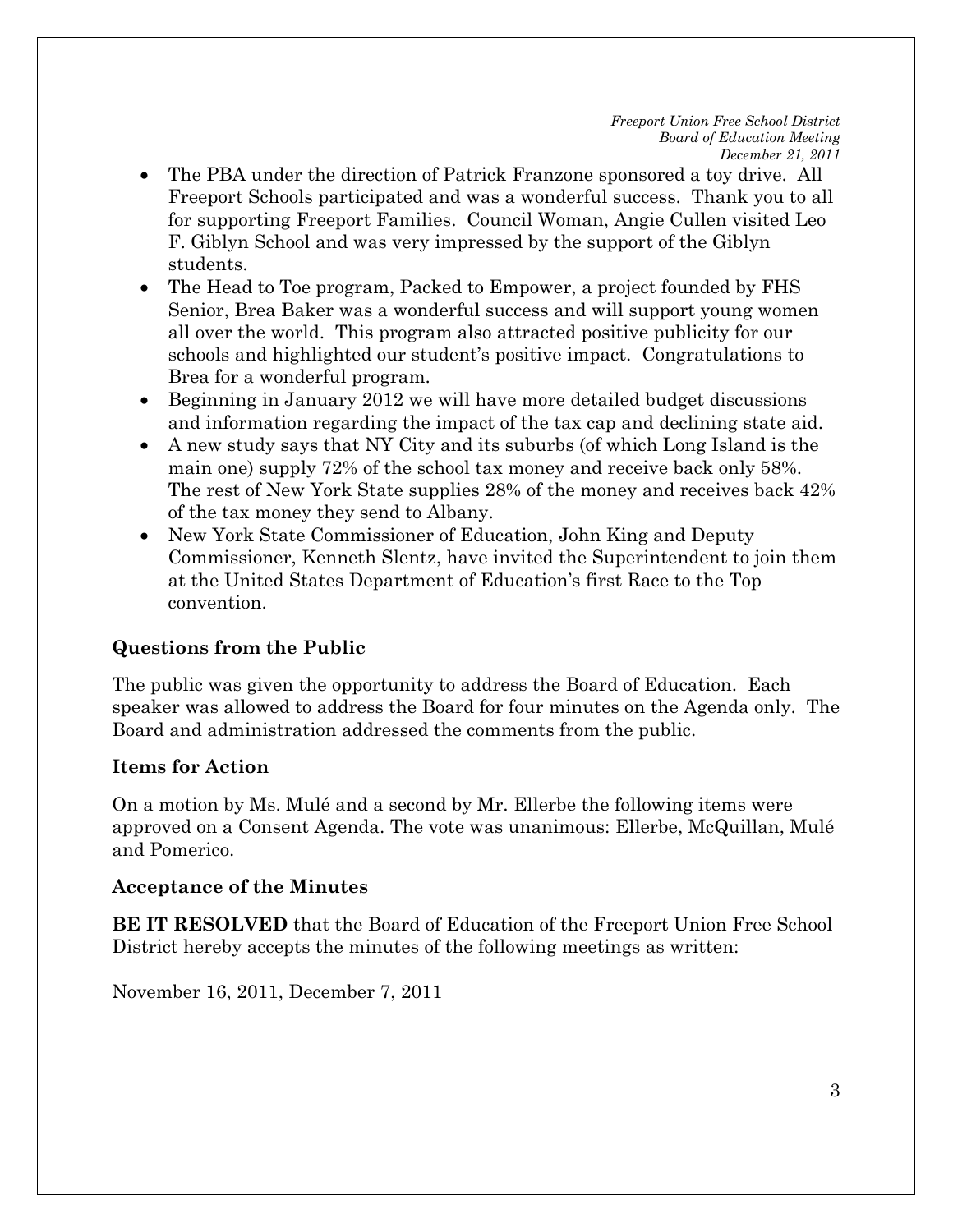#### **Personnel**

#### **Leave of Absence**

**BE IT RESOLVED**, that the Board of Education of the Freeport Union Free School District hereby grants a request for leave of absence as listed below:

- 1. **Brenda Floyd,** Security Aide, extension of a leave of absence beginning August 31, 2011, now through December 12, 2011 for health reasons.
- 2. **Jennifer Kelly**, Special Education Teacher, extension of a leave of absence beginning November 5, 2011, now through November 30, 2011 for health reasons.
- 3. **Pamela Yodowitz**, English Teacher, extension of a leave beginning September 15, 2011, now through January 30, 2012 for child care.
- 4. **Caren Stander,** full-time Teaching Assistant, effective November 29, 2011 through January 3, 2012, for health reasons.
- 5. **Lori Cook**, Reading Teacher, extension of a leave of absence beginning September 1, 2011, now through January 30, 2012, for child care.
- 6. **Eddie Chavez**, Groundskeeper, effective December 7, 2011 through February 1, 2012, for health reasons.
- 7. **Lucretia Valerie-Randazzo,** full-time Teaching Assistant, effective November 22, 2011 through January 2, 2012, for health reasons.
- 8. **Kristin Fagan**, Guidance Counselor, effective December 5, 2011 through January 2, 2012, for health reasons.
- 9. **Ana Bernal,** Cleaner, effective November 28, 2011 through December 18, 2011, for health reasons.
- 10.**Sharon Ferriso,** Teacher, effective January 1, 2012 through February 5, 2012, for child care.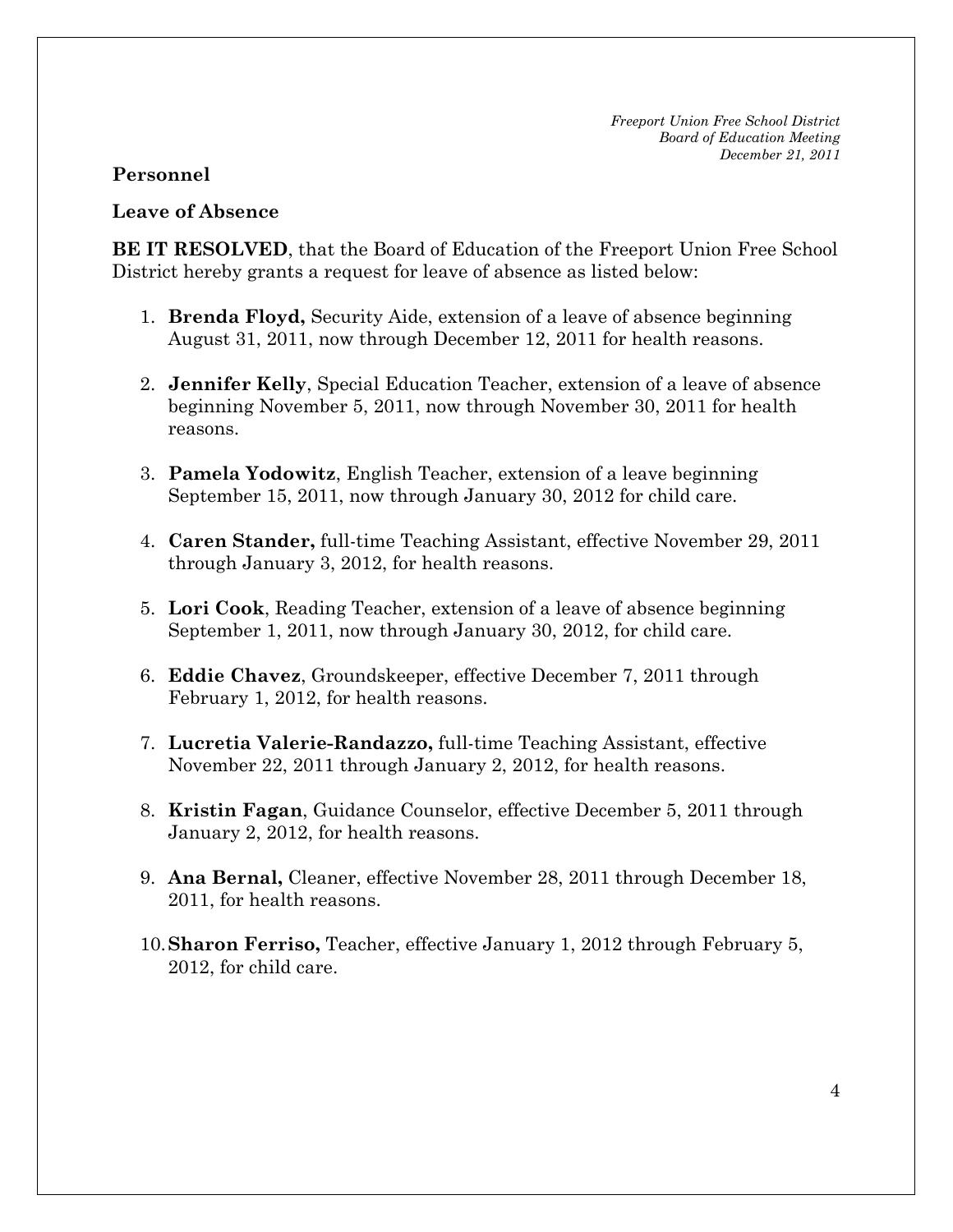## **Resignation of Staff**

**BE IT RESOLVED**, that the Board of Education of the Freeport Union Free School District hereby accepts the letter(s) of resignation from the following staff member(s) as listed below:

- **1. Timothy Smallwood**, Cleaner, effective November 13, 2011, to accept another position in the District.
- **2. Eric Ligon,** Permanent Substitute, effective November 7, 2011, to accept another position in the District.

# **Personnel**

# **Termination of Staff**

**BE IT RESOLVED,** that the Board of Education of the Freeport Union Free School District hereby regretfully terminates the employment of the individual as listed below:

**Clare Deninno**, Typist Clerk, effective December 21, 2011 due to Civil Service Law §73.

# **Appointment of Staff – Instructiona**l

## **Temporary**

**BE IT RESOLVED**, that the Board of Education of the Freeport Union Free School District, upon the recommendation of the Superintendent, hereby appoints the individuals listed in the attached Appointment of Staff Report - Temporary, in accordance with the rules of the Board of Regents. These individuals shall possess appropriate certification allowing them to serve as teachers in the public schools of New York.

**Eric Ligon, Elementary** Teacher, (replacing J. Schreiber, retired) a temporary appointment effective November 8, 2011 through August 31, 2012. Compensation will be on step 1-2A of the U2D Schedule at \$62,208 (pro rated). Assignment: Atkinson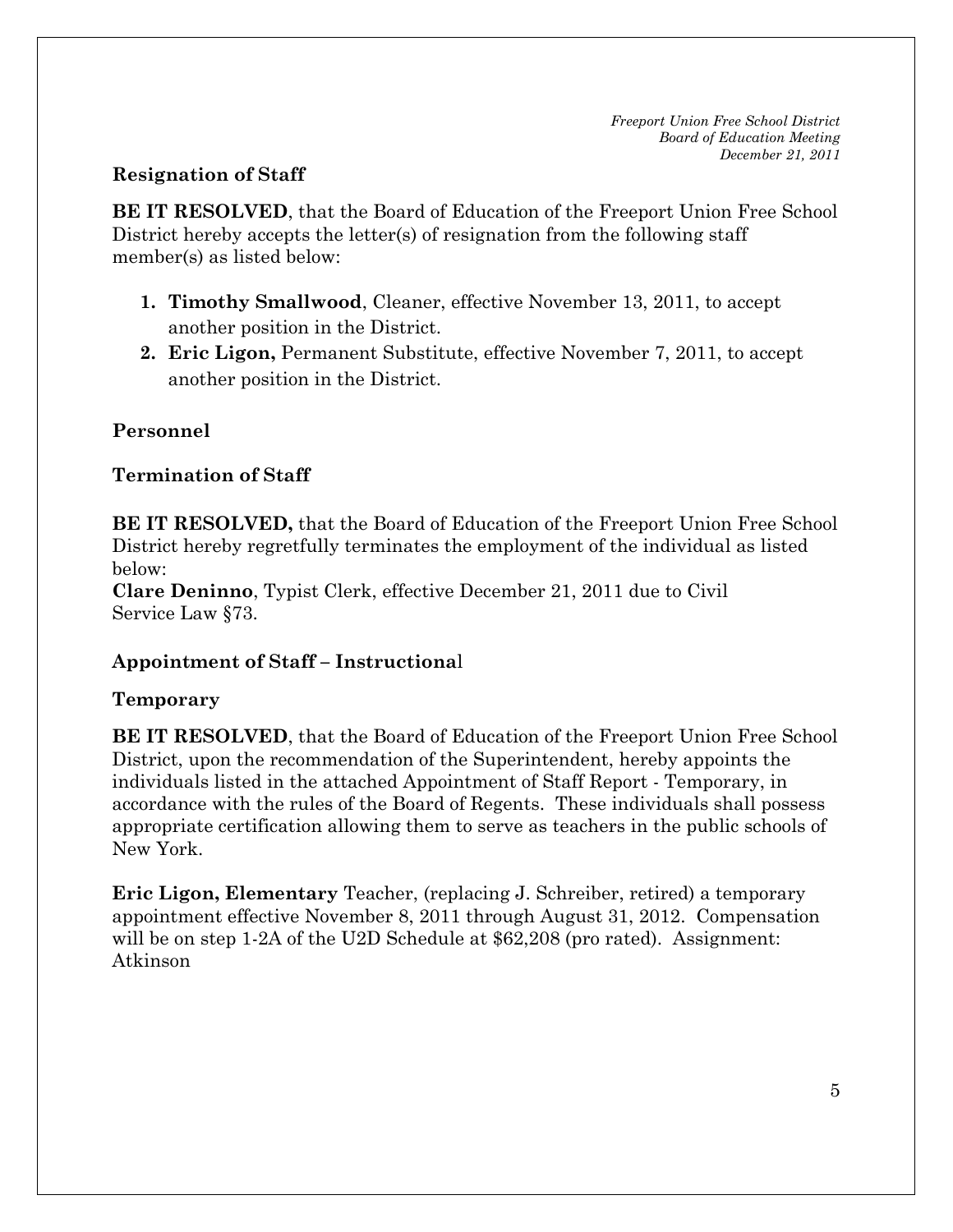#### **Teaching Assistant Appointments**

**BE IT RESOLVED,** that the Board of Education of the Freeport Union Free School District, upon the recommendation of the Superintendent, hereby appoints the individuals listed as Teaching Assistants. These individuals shall possess appropriate certification allowing them to serve as Teaching Assistants in the public schools of New York.

- 1. **Shawn M. Holder,** full-time Teaching Assistant, (replacing D. Ellerbe, resigned) a probationary appointment effective November 28, 2011 through November 27, 2014 with an anticipated tenure date of November 28, 2014. Compensation will be according to the FTAA Contract at \$17,849. Assignment: Dodd.
- 2. **Carol Bazzey,** part-time Teaching Assistant, (replacing R. Waller, resigned) a temporary appointment, effective November 28, 2011. Compensation will be according to the FTAA Contract at \$11,485. Assignment: Dodd.

#### **Personnel**

## **Appointment of Non-Instructional Staff**

**BE IT RESOLVED**, that the Board of Education of the Freeport Union Free School District hereby appoints the individuals as listed, in accordance with Civil Service Rules and Regulations.

**Timothy Smallwood,** Custodian, (replacing C. Merced, resigned) a probationary appointment for 26 weeks upon Civil Service approval, effective November 14, 2011. Compensation will be according to the Custodial Schedule, Step 4 at \$44,592. Assignment: Atkinson

## **CSE/CPSE Minutes**

**BE IT RESOLVED,** that the Board of Education of the Freeport Union Free School District hereby accepts the minutes of the meetings of the Committee on Special Education and the Committee on Preschool Special Education for the following dates:

October 5, 13, 24, 2011 November 3, 14, 15, 16, 17, 18, 21, 22, 23, 28, 30, 2011 **December 1, 5, 6, 7, 8, 9, 21, 2011.**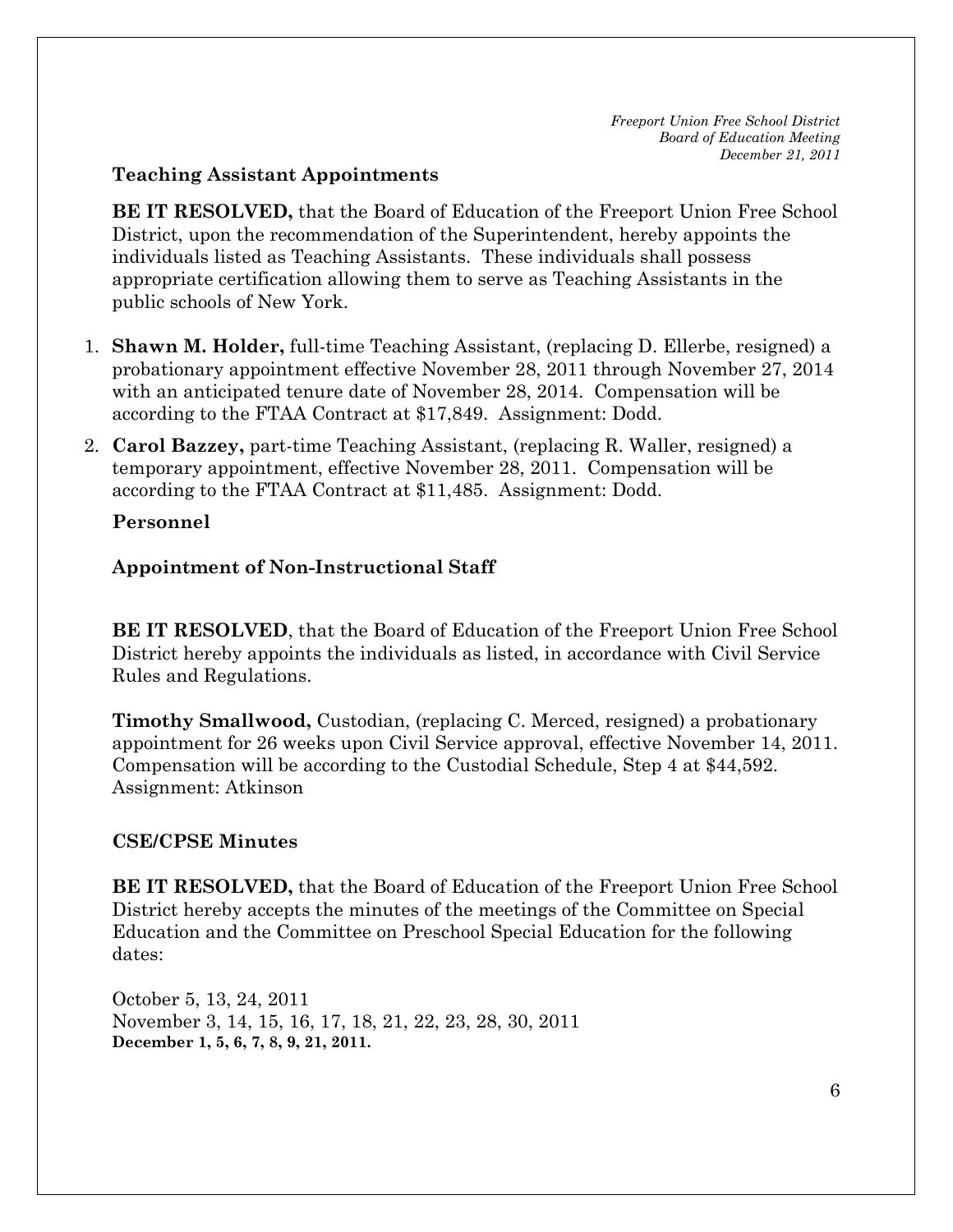#### **Other Items for Action**

On a motion by Mr. Ellerbe and a second by Mr. Pomerico the following item was approved:

### **Granting of Tenure**

**BE IT RESOLVED**, that the Board of Education of the Freeport Union Free School District hereby grants tenure status to the following individual(s):

| Teacher(s)   |               |                    |                    |  |
|--------------|---------------|--------------------|--------------------|--|
| NAME         | <b>SCHOOL</b> | <b>TENURE AREA</b> | <b>TENURE DATE</b> |  |
| Susan Hickey | FHS           | <b>Mathematics</b> | January 3, 2012    |  |

The motion carried unanimously. The vote was: Ellerbe, McQuillan, Mulé and Pomerico.

## **Education**

On a motion by Mr. Pomerico and a second by Mr. Ellerbe, the following item was approved:

## **Approval of Consultants -- External Evaluators**

**BE IT RESOLVED,** that the Board of Education hereby approves agreements between Developmental Systems and the Freeport Union Free School District to conduct program evaluations as required by the 21st Century Community Learning Centers Grant (\$25,000) and the Elementary and Secondary Guidance Counselors Grant (\$20,000).

BE IT FURTHER RESOLVED, that the Board of Education authorizes the Superintendent (or his designee) to execute said agreements on its behalf

The motion carried unanimously. The vote was: Ellerbe, McQuillan, Mulé and Pomerico.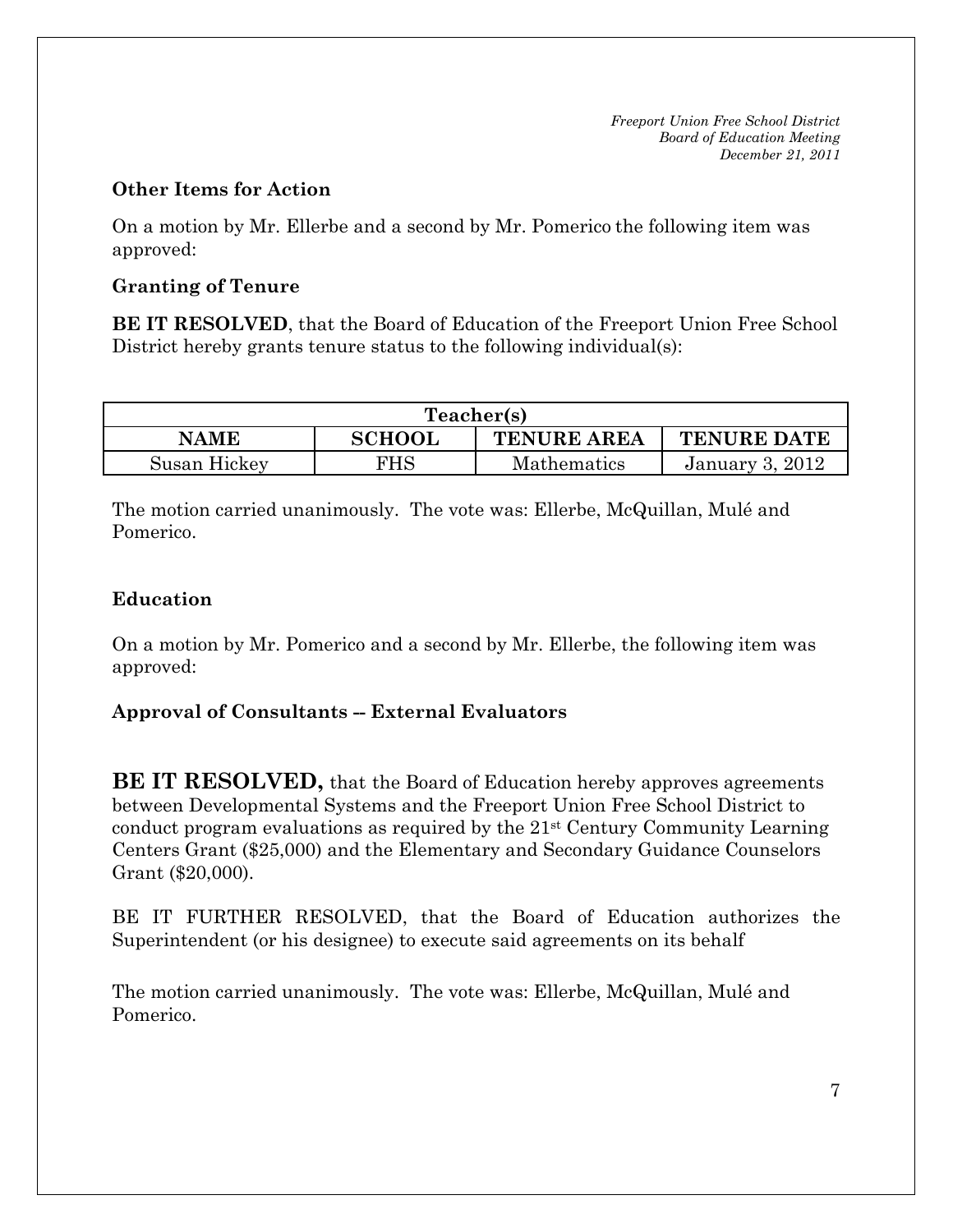*Freeport Union Free School District Board of Education Meeting December 21, 2011*  On a motion by Mr. Pomerico and a second by Ms. Mulé the following item was approved:

#### **Approval of the Comprehensive Education Plans**

**BE IT RESOLVED** that the Board of Education of the Freeport Union Free School District hereby approves the Comprehensive Education Plans (CEP) for the Caroline G. Atkinson School, John W. Dodd Middle School and Freeport High School

The motion carried unanimously. The vote was: Ellerbe, McQuillan, Mulé and Pomerico

#### **Finance**

#### **Acceptance of a Donation**

On a motion by Mr. Ellerbe and a second by Ms. Mulé the following item was approved:

**BE IT RESOLVED**, that the Board of Education of the Freeport Union Free School District hereby accepts, with gratitude, the gift of one AED, worth \$1,400, and an AED Cabinet, worth \$250. This gift was a generous donation from Capital One, is much appreciated, and will be put to good use.

The motion carried unanimously. The vote was: Ellerbe, McQuillan, Mulé and Pomerico.

On a motion by Mr. Ellerbe and a second by Ms. Mulé the following item was approved:

#### **Budget Transfers- Capital Fund – General Fund—November, 2011**

**BE IT RESOLVED**, that the Board of Education of the Freeport Union Free School District here by approves a Budget Transfer for the Capital Fund for November, 2011 and for the General Fund for November 2011.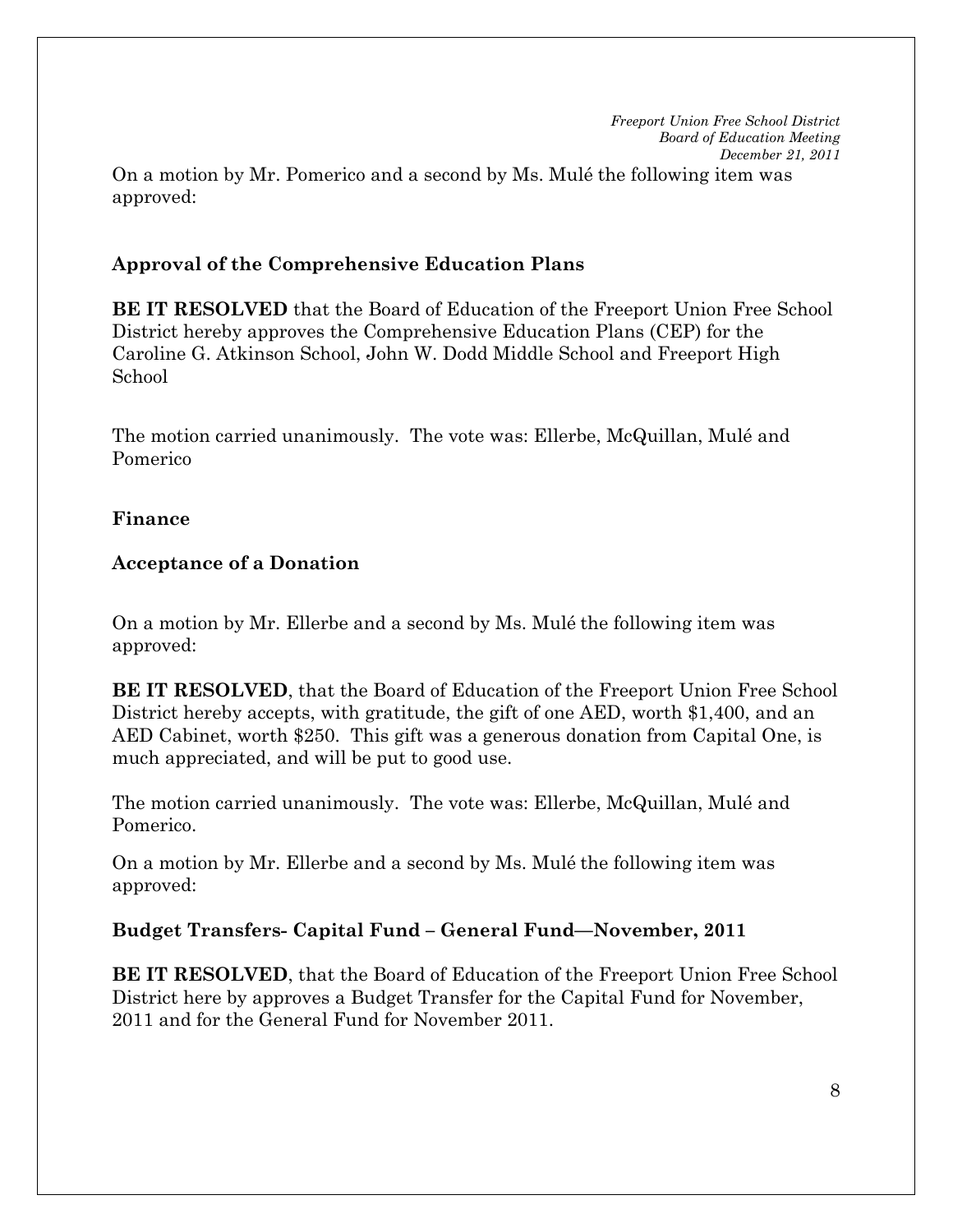The motion carried unanimously. The vote was: Ellerbe, McQuillan, Mulé and Pomerico

On a motion by Mr. Pomerico and a second by Ms. Mulé the following item was approved:

## **Approval of BOCES – Project Number 20-280091 AP Agreement**

**BE IT RESOLVED**, that the Board of Education of the Freeport Union Free School District hereby approves a contract between Freeport Union Free School District and the Board of Cooperative Education Services (BOCES) for Project #20-280091 AP to replace obsolete photocopy equipment with multifunction Xerox printers as per the attached.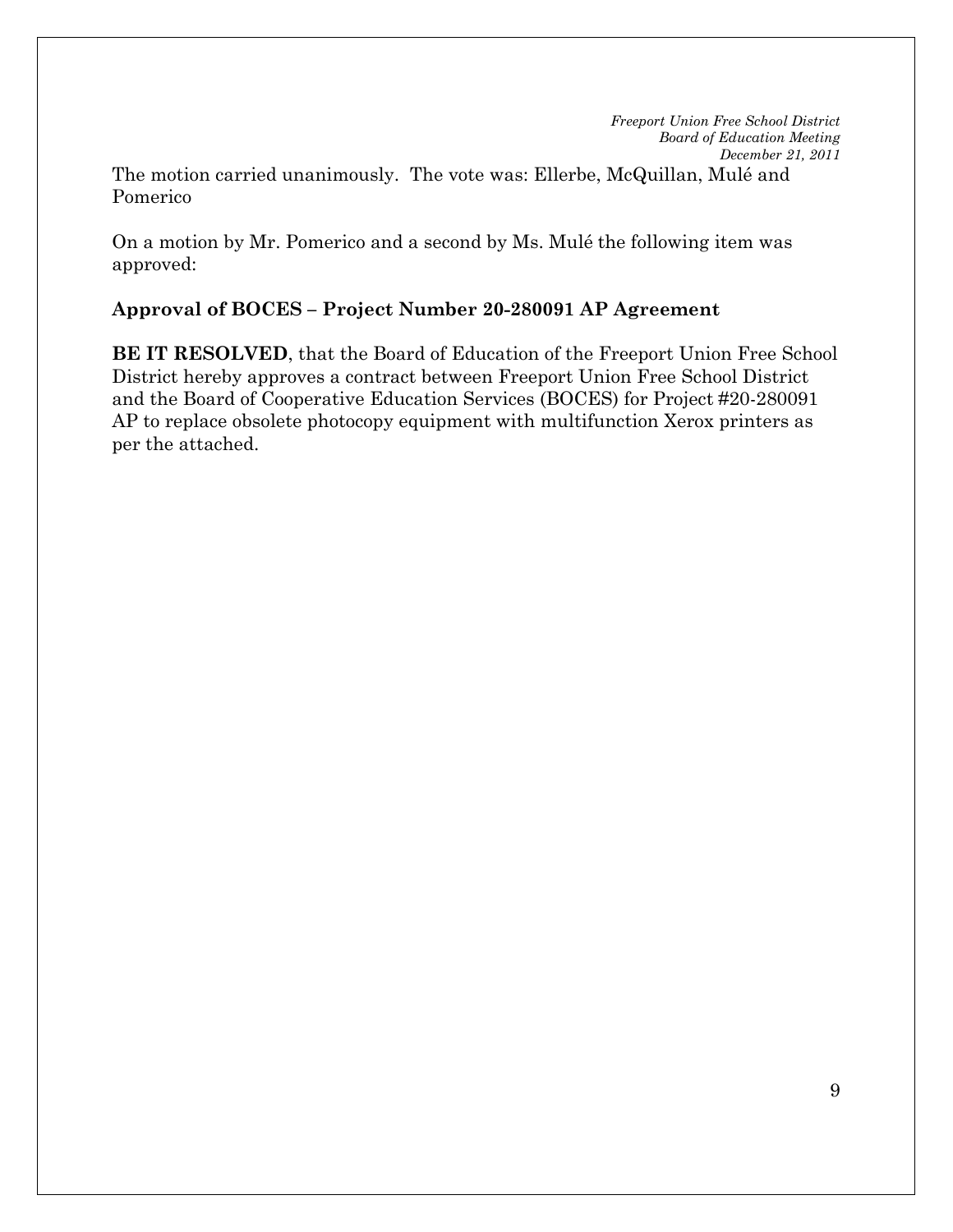## **FREEPORT UNION FREE SCHOOL DISTRICT FREEPORT, NEW YORK**

MOTION MADE BY Mr. R. Ellerbe SECONDED BY Mr. M. Pomerico TO APPROVE THE AGREEMENT BETWEEN FREEPORT UNION FREE SCHOOL DISTRICT AND BOARD OF COOPERATIVE EDUCATIONAL SERVICES (PROJECT #20-280091AP DATED December 21, 2011 BETWEEN NASSAU BOCES AND THE XEROX CORPORATION) TO FIND THAT:

(i) the use of the Equipment and the District's participation in the Administrative projects are essential to the District's proper, efficient and economic operation of its education program to be supported by the Equipment, and is necessary to maintain the District's educational program; and that

(ii) the expenses arising under this Agreement constitute ordinary contingent expenses necessary for providing educational services and the transaction is in the best financial interests of the School District because it enables the District to utilize the equipment in a cost effective and economic manner.

AND TO APPROVE AN ASSIGNMENT OF CO-SER AGREEMENT BETWEEN THE FREEPORT UNION FREE SCHOOL DISTRICT AND THE BOARD OF COOPERATIVE EDUCATIONAL SERVICES OF NASSAU COUNTY ARISING UNDER THE AGREEMENT FOR TECHNOLOGY PROGRAM PROJECT #20- 280091AP (NASSAU BOCES/XEROX CORPORATION PROJECT) TO REPLACE OBSOLETE PHOTOCOPY EQUIPMENT WITH MULTI-FUNCTION XEROX PRINTERS AT FREEPORT HIGH SCHOOL, THE ADMINISTRATION

10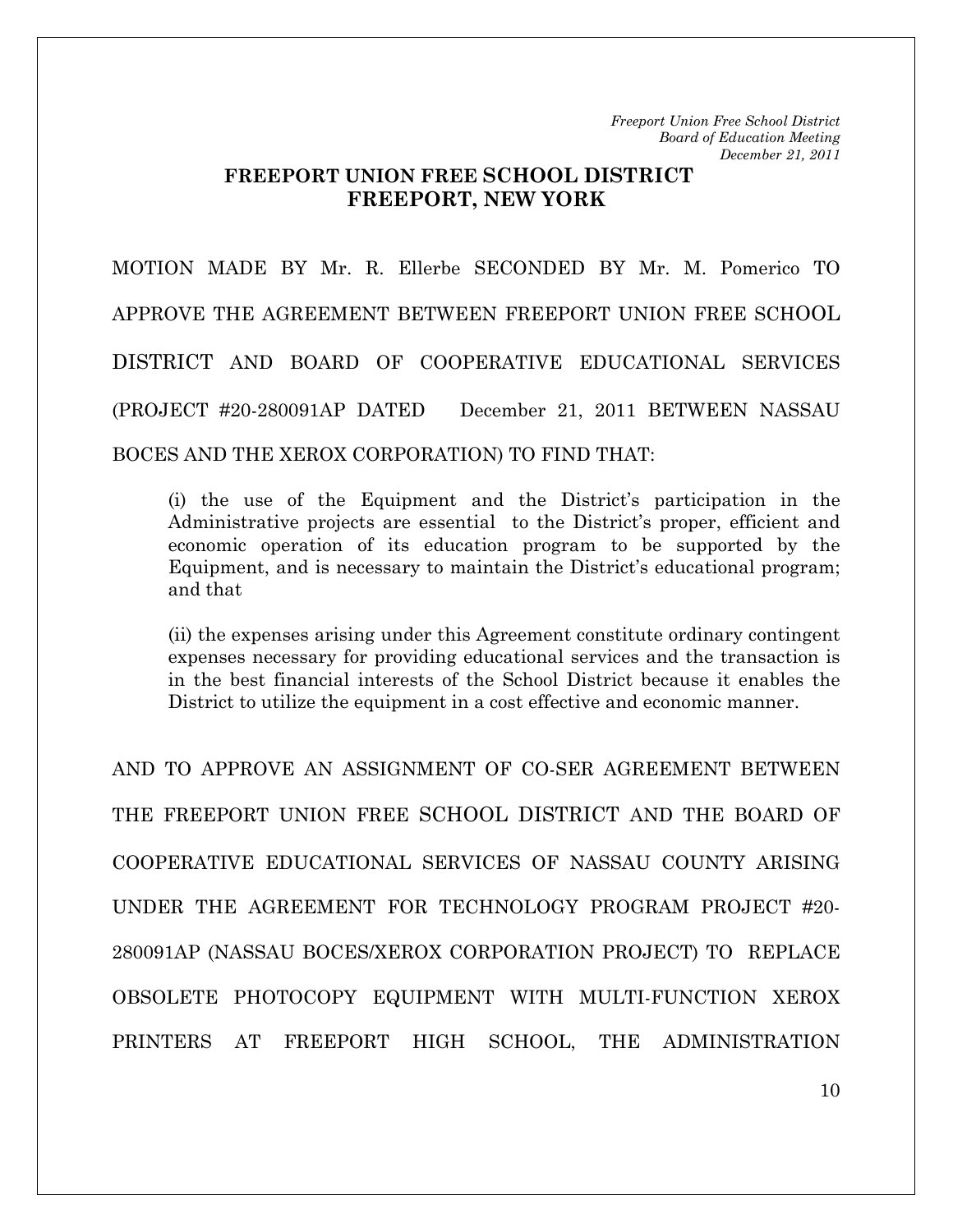*Board of Education Meeting December 21, 2011*  BUILDING, ARCHER STREET ELEMENTARY SCHOOL, BAYVIEW AVENUE ELEMENTARY SCHOOL, CAROLINE G. ATKINSON ELEMENTARY SCHOOL, LEO F. GIBLYN ELEMENTARY SCHOOL, EARLY CHILDHOOD EDUCAYION CENTER AND J. W. DODD MIDDLE SCHOOL AND TO AUTHORIZE THE BOARD PRESIDENT TO SIGN THE APPROPRIATE ASSIGNMENT AND SUCH OTHER DOCUMENTS AND AGREEMENTS AS MAY BE NECESSARY TO EFFECT THE TRANSACTION SUBJECT TO LEGAL COUNSEL REVIEW. I, MARY BEDIAKO, Ed.D., THE SCHOOL DISTRICT CLERK, CERTIFY THAT THE FOREGOING RESOLUTIONS WERE ADOPTED BY THE FREEPORT UNION FREE SCHOOL DISTRICT BOARD AT A REGULAR MEETING OF DECEMBER 21, 2011 OF WHICH NOTICE WAS GIVEN AND A QUORUM BEING PRESENT AND I FURTHER CERTIFY THAT THOSE RESOLUTIONS HAVE NOT BEEN AMENDED OR REVOKED.

Dated: December 22, 2011

 $\mathcal{L}_\text{max}$  , and the set of the set of the set of the set of the set of the set of the set of the set of the set of the set of the set of the set of the set of the set of the set of the set of the set of the set of the

*Freeport Union Free School District* 

Signature

The motion carried unanimously. The vote was: Ellerbe, McQuillan, Mulé and Pomerico